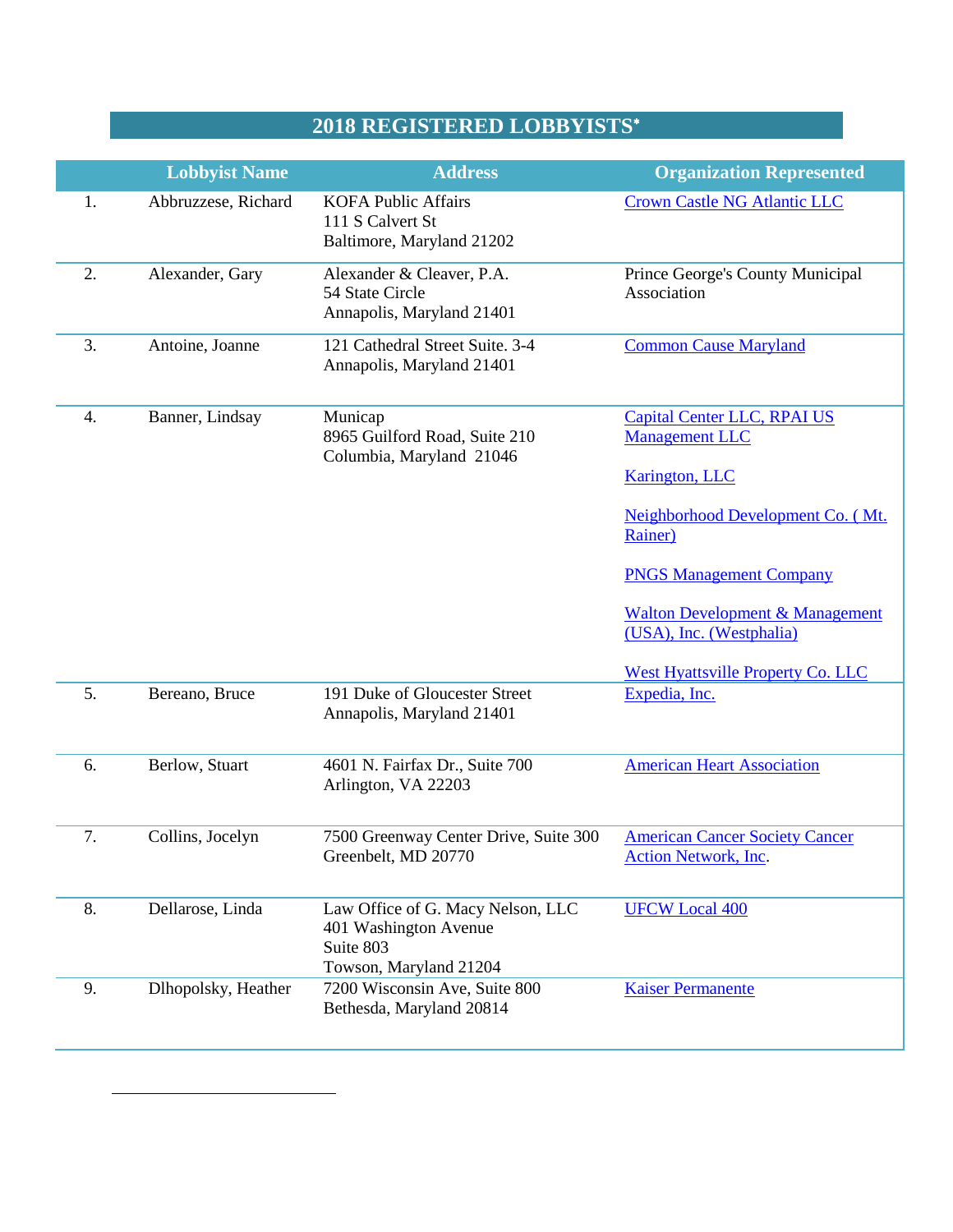|     | <b>Lobbyist Name</b> | <b>Address</b>                                                                                  | <b>Organization Represented</b>                                                                                                                                                                                                                       |
|-----|----------------------|-------------------------------------------------------------------------------------------------|-------------------------------------------------------------------------------------------------------------------------------------------------------------------------------------------------------------------------------------------------------|
| 10. | Dwyer, Jennifer      | Progressive Maryland<br>33 University Blvd. E<br>Silver Spring, Maryland 20901                  | Progressive Maryland                                                                                                                                                                                                                                  |
| 11. | Eaves, Megan         | BG & E<br>112 West St<br>Annapolis, Maryland 21401                                              | <b>Baltimore Gas &amp; Electric Company</b>                                                                                                                                                                                                           |
| 12. | Effingham, Damon     | 903 Kearny St. NE<br>Washington, DC 20017                                                       | <b>Common Cause Maryland</b>                                                                                                                                                                                                                          |
| 13. | Estepp, Jeffrey      | G.S. Proctor and Associates, Inc.<br>14408 Old Mill Road, Suite 201<br>Upper Marlboro, MD 20772 | 1323 E St SE, LLC<br><b>The Bernstein Companies</b><br>Manekin, LLC                                                                                                                                                                                   |
| 14. | Evans, Gerard        | 191 Main Street, Suite 210<br>Annapolis, Maryland 21401                                         | Conduent<br>Fraternal Order of Police, Lodge 89<br><b>J&amp;L Towing and Recovery</b><br><b>Life Changing Experiences</b>                                                                                                                             |
| 15. | Evans, Hayley        | 191 Main Street, Suite 210<br>Annapolis, Maryland 21401                                         | Conduent<br>Fraternal Order of Police, Lodge 89<br><b>J&amp;L Towing and Recovery</b><br><b>Life Changing Experiences</b>                                                                                                                             |
| 16. | Forster, Dyana       | 8400 Corporate Drive, Suite 200<br>Landover, Maryland 20785                                     | <b>United Food &amp; Commercial Workers</b><br><b>Union Local 400</b>                                                                                                                                                                                 |
| 17. | Gibbs, Edward        | 1300 Caraway Court, Suite 102<br>Largo, Maryland 20774                                          | <b>AWE-AR Iverson Mall, LLC</b><br><b>Brandywine Waldorf Medical Dental</b><br>Clinic, Inc.<br><b>Clarence and Mary Heppe</b><br><b>Colonial Auction Services</b><br><b>DDR Duvall LLP</b><br><b>Karen Dobson</b><br><b>Renard Lakes Holding, LLC</b> |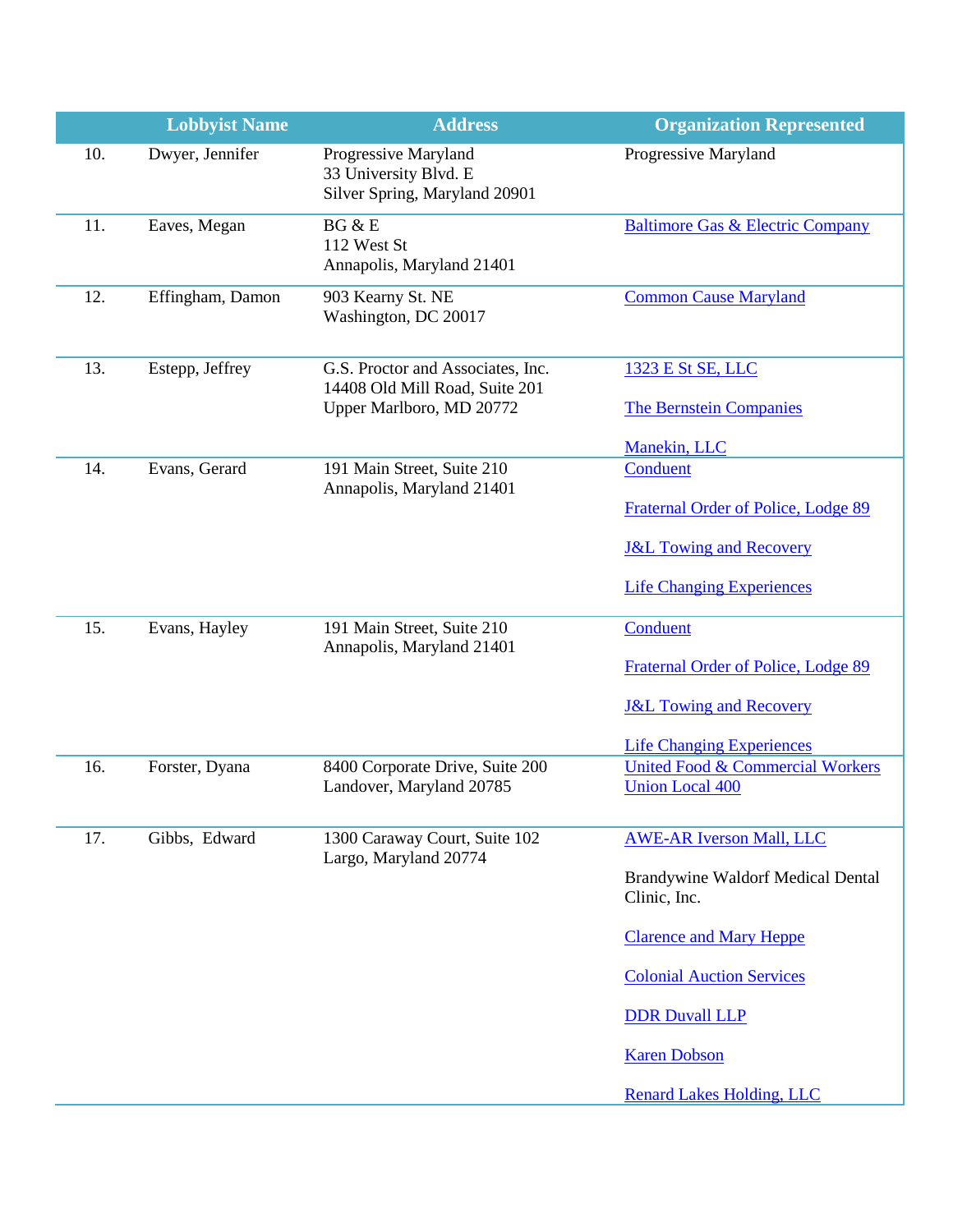|     | <b>Lobbyist Name</b> | <b>Address</b>                                                        | <b>Organization Represented</b>                                        |
|-----|----------------------|-----------------------------------------------------------------------|------------------------------------------------------------------------|
|     |                      |                                                                       | Rockhill Sand and Gravel Corp.                                         |
|     |                      |                                                                       | Savannah Investors 5, Inc.                                             |
|     |                      |                                                                       | <b>Six Flags America, LP</b>                                           |
|     |                      |                                                                       | <b>Woodmore Towne Centre, LLC</b>                                      |
| 18. | Gray, Tyler          | Muinicap<br>8965 Guilford Road, Suite 210<br>Columbia, Maryland 21046 | <b>Bozutto Development Company</b>                                     |
|     |                      |                                                                       | <b>Capital Center LLC, RPAI US</b><br><b>Management LLC</b>            |
|     |                      |                                                                       | <b>Karington</b> , LLC                                                 |
|     |                      |                                                                       | Neighborhood Development Co. (Mt.<br>Rainier)                          |
|     |                      |                                                                       | <b>Patuxent Companies</b>                                              |
|     |                      |                                                                       | <b>PNGS Management Company</b>                                         |
|     |                      |                                                                       | <b>Velocity Capital, LLC</b>                                           |
|     |                      |                                                                       | <b>Walton Development &amp; Management</b><br>(USA), Inc. (Westphalia) |
|     |                      |                                                                       | <b>West Hyattsville Property Co. LLC</b>                               |
| 19. | Graziano, Michael    | 9200 Basil Court, #400<br>Largo, Maryland 20774                       | <b>Prince George's County Assn of</b><br><b>REALTORS</b>               |
| 20. | Haller, Thomas       | Gibbs and Haller                                                      | 5200 Auth, LLC                                                         |
|     |                      | 1300 Caraway Court, Suite 102<br>Largo, MD 20774                      | <b>American Institute of Physics</b>                                   |
|     |                      |                                                                       | <b>Brian Callicott</b>                                                 |
|     |                      |                                                                       | <b>COPT</b> Development & Construction<br>Services, LLC                |
|     |                      |                                                                       | <b>Family Center, LLC</b>                                              |
|     |                      |                                                                       | <b>Gilbane Development Company</b>                                     |
|     |                      |                                                                       | <b>Krieger Boulevard, LLC and Krieger</b><br><b>Skyline</b> , LLC      |
|     |                      |                                                                       | Ness-Twigg, LLC                                                        |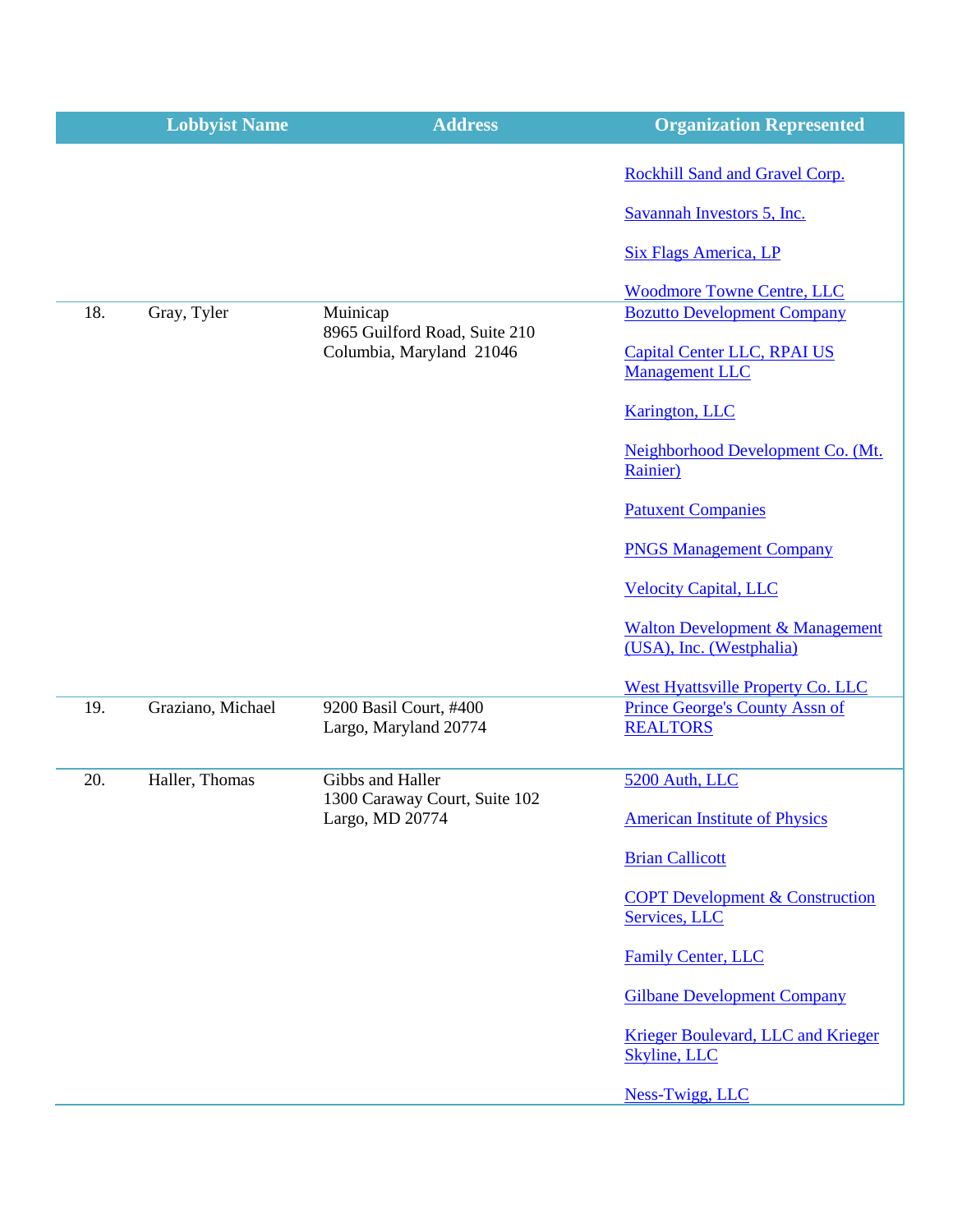|     | <b>Lobbyist Name</b> | <b>Address</b>                                                                           | <b>Organization Represented</b>                               |
|-----|----------------------|------------------------------------------------------------------------------------------|---------------------------------------------------------------|
|     |                      |                                                                                          | <b>Premier Properties, LLC</b>                                |
|     |                      |                                                                                          | <b>TAB</b> Entertainment, Inc.                                |
|     |                      |                                                                                          | <b>TJC Consulting Group, LLC</b>                              |
|     |                      |                                                                                          | <b>Velocity Capital, LLC</b>                                  |
| 21. | Harris, LaTara       | 1120 20 <sup>th</sup> Street, NW, Suite 800<br>Washington, DC 20036                      | AT&T                                                          |
| 22. | Hatcher, Chris       | Lerch, Early & Brewer<br>7600 Wisconsin Ave, Suite 700<br>Bethesda, Maryland 20814       | <b>Delwin Realty LLC</b>                                      |
| 23. | Howe, Joshua         | Alexander & Cleaver, P.A.<br>54 State Circle<br>Annapolis, Maryland 21401                | <b>Prince George's County Municipal</b><br><b>Association</b> |
| 24. | Jones, Brittany      | <b>Baltimore Gas and Electric</b><br>112 West Street<br>Annapolis, MD 21401              | <b>Baltimore Gas and Electric</b>                             |
| 25. | Larocca, Michelle    | 6801 Kenilworth Avenue<br>Suite 400<br>Riverdale Park, Maryland 20737                    | Passport Auto Group<br>Root 1 Manager, LLC                    |
|     |                      |                                                                                          | <b>Meyer Rodbell and Rosenbaum PA</b>                         |
| 26. | Liningar, Brett      | Old Line Government Affairs LLC<br>100 W Pennsylvania Ave Suite 101G<br>Towson, MD 21204 | MetLife                                                       |
| 27. | Lucchi, Leonard      | O'Malley, Miles, Nylen & Gilmore, P.A.                                                   | <b>Cohen Seigel Investors</b>                                 |
|     |                      | 11785 Beltsville Drive<br>10th Floor<br>Calverton, Maryland 20705                        | <b>CS Patuxent Greens, LLC</b>                                |
|     |                      |                                                                                          | <b>Maryland Clean Energy Jobs Initiative</b>                  |
| 28. | Malone, Sean         | Harris Jones & Malone<br>2423 Maryland Avenue                                            | Associated Builders & Contractors of<br>Metro Washington      |
|     |                      | Baltimore, Maryland 21218                                                                |                                                               |
|     |                      |                                                                                          | <b>Verizon Communications</b>                                 |
| 29. | McDonough, Caitlin   | Harris Jones & Malone                                                                    | <b>Associated Builders &amp; Contractors of</b>               |
|     |                      | 2423 Maryland Avenue<br>Baltimore, Maryland 21218                                        | <b>Metro Washington</b>                                       |
|     |                      |                                                                                          | <b>Verizon Communications</b>                                 |
| 30. | McLaughlin, Jennifer | Perry White Ross & Jacobson                                                              | <b>Affordable Schools, LLC</b>                                |
|     |                      | 125 Cathedral Street<br>Annapolis, Maryland 21401                                        | <b>Airbnb</b>                                                 |
|     |                      |                                                                                          | <b>Corvias Solutions</b>                                      |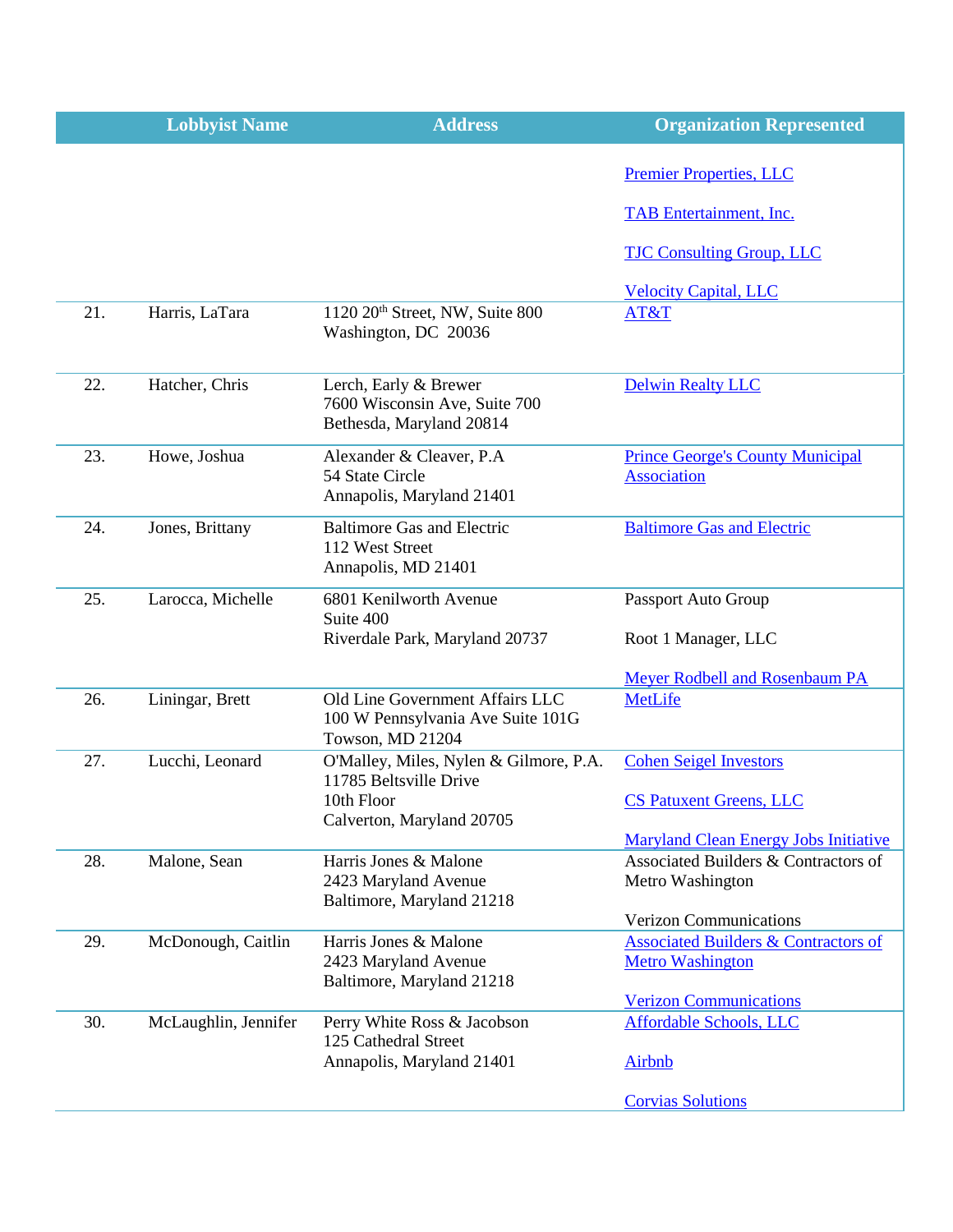|     | <b>Lobbyist Name</b> | <b>Address</b>                                            | <b>Organization Represented</b>                                                          |
|-----|----------------------|-----------------------------------------------------------|------------------------------------------------------------------------------------------|
|     |                      |                                                           | Daycon                                                                                   |
|     |                      |                                                           | Keolis                                                                                   |
|     |                      |                                                           | <b>Urban Investment Partners</b>                                                         |
| 31. | Metzler, Emily       | Municap                                                   | <b>Bozzuto Development Company</b>                                                       |
|     |                      | 8965 Guilford Road, Suite 210<br>Columbia, Maryland 21046 | <b>Patuxent Companies</b>                                                                |
|     |                      |                                                           | <b>Velocity Capital, LLC</b>                                                             |
| 32. | Mickelinc, Johnny    | Municap<br>8965 Guilford Road, Suite 210                  | <b>Bozzuto Development Company</b>                                                       |
|     |                      | Columbia, Maryland 21046                                  | <b>Capital Center LLC, RPAI US</b><br><b>Management LLC</b>                              |
|     |                      |                                                           | <b>Karington</b> , LLC                                                                   |
|     |                      |                                                           | Neighborhood Development Co. (Mt.<br>Rainier)                                            |
|     |                      |                                                           | <b>Patuxent Companies</b>                                                                |
|     |                      |                                                           | <b>PNGS</b> management Company                                                           |
|     |                      |                                                           | <b>Velocity Capital, LLC</b>                                                             |
|     |                      |                                                           | <b>Walton Development &amp; Management</b><br>(USA), Inc. (Westphalia)                   |
|     |                      |                                                           |                                                                                          |
| 33. | Mingo, Dwayne        | 8300 Corporate Drive, Suite 100                           | <b>West Hyattsville Property Co. LLC</b><br><b>Prince George's County Association of</b> |
|     |                      | Landover, Maryland 20785                                  | <b>REALTORS</b>                                                                          |
| 34. | Pasternak, Jerry     | 701 9th Street, NW<br>Washington, DC 20068                | Pepco Holdings, Inc.                                                                     |
| 35. | Percy, Davion        | Alexander & Cleaver, P.A.<br>54 State Circle              | Avaya, Inc.                                                                              |
|     |                      | Annapolis, Maryland 21401                                 | <b>Charles P. Johnson &amp; Associates</b>                                               |
|     |                      |                                                           | <b>City of Takoma Park</b>                                                               |
|     |                      |                                                           | <b>DCA</b> Imaging                                                                       |
|     |                      |                                                           | <b>Doctors Community Hospital</b>                                                        |
|     |                      |                                                           | <b>Leota Professional Resources, LLC</b>                                                 |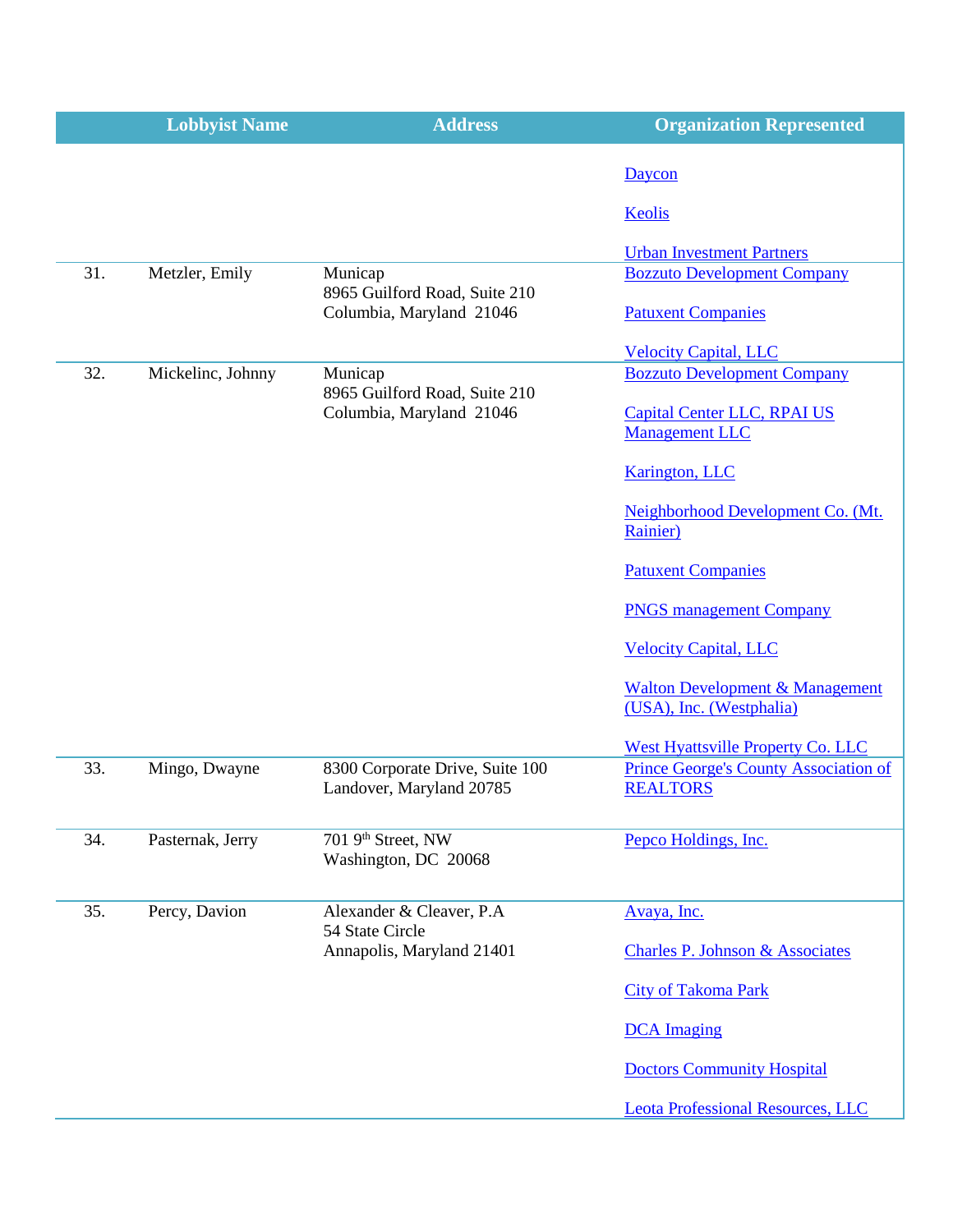|     | <b>Lobbyist Name</b> | <b>Address</b>                                                                                              | <b>Organization Represented</b>                               |
|-----|----------------------|-------------------------------------------------------------------------------------------------------------|---------------------------------------------------------------|
|     |                      |                                                                                                             | <b>Mission First Housing Development</b><br>Corporation       |
|     |                      |                                                                                                             | <b>Motorola Solutions</b>                                     |
|     |                      |                                                                                                             | <b>Prince George's County Career Fire</b><br><b>Fighters</b>  |
|     |                      |                                                                                                             | <b>Prince George's County Chamber of</b><br>Commerce          |
|     |                      |                                                                                                             | <b>Prince George's County Municipal</b><br><b>Association</b> |
|     |                      |                                                                                                             | <b>PSEG Fossil</b>                                            |
|     |                      |                                                                                                             | Telaforce, LLC.                                               |
| 36. | Perez, Lawrence      | LA PEREZ CONSULTING, LLC<br>5327 Crittenden Street, Suite A<br>Hyattsville, Maryland 20781                  | <b>Amalgamated Transit Union Local 689</b>                    |
|     |                      |                                                                                                             | <b>Benjamin Banneker/National Studios</b>                     |
| 37. | Pounds, Eddie        | O'Malley, Miles, Nylen & Gilmore, P.A.<br>11785 Beltsville Drive<br>10th Floor<br>Calverton, Maryland 20705 | <b>Cohen Seigel Investors</b>                                 |
|     |                      |                                                                                                             | <b>CS Patuxent Greens, LLC</b>                                |
|     |                      |                                                                                                             | <b>Maryland Clean Energy Jobs Initiative</b>                  |
| 38. | Proctor, Gregory S., | G.S. Proctor and Associates, Inc.<br>14408 Old Mill Road, Suite 201                                         | 1323 E St SE, LLC                                             |
|     |                      | Upper Marlboro, MD 20772                                                                                    | 3700 East West, LLC                                           |
|     |                      |                                                                                                             | 7-Eleven, Inc.                                                |
|     |                      |                                                                                                             | <b>Adventist HealthCare</b>                                   |
|     |                      |                                                                                                             | <b>The Bernstein Companies</b>                                |
|     |                      |                                                                                                             | <b>CareFirst BlueCross BlueShield</b>                         |
|     |                      |                                                                                                             | <b>GAI</b> Consultants, Inc.                                  |
|     |                      |                                                                                                             | Lidl US, LLC                                                  |
|     |                      |                                                                                                             | Manekin, LLC                                                  |
|     |                      |                                                                                                             | <b>Martin's Crosswinds, LLC</b>                               |
|     |                      |                                                                                                             | <b>MedStar Southern Maryland Hospital</b>                     |
|     |                      |                                                                                                             |                                                               |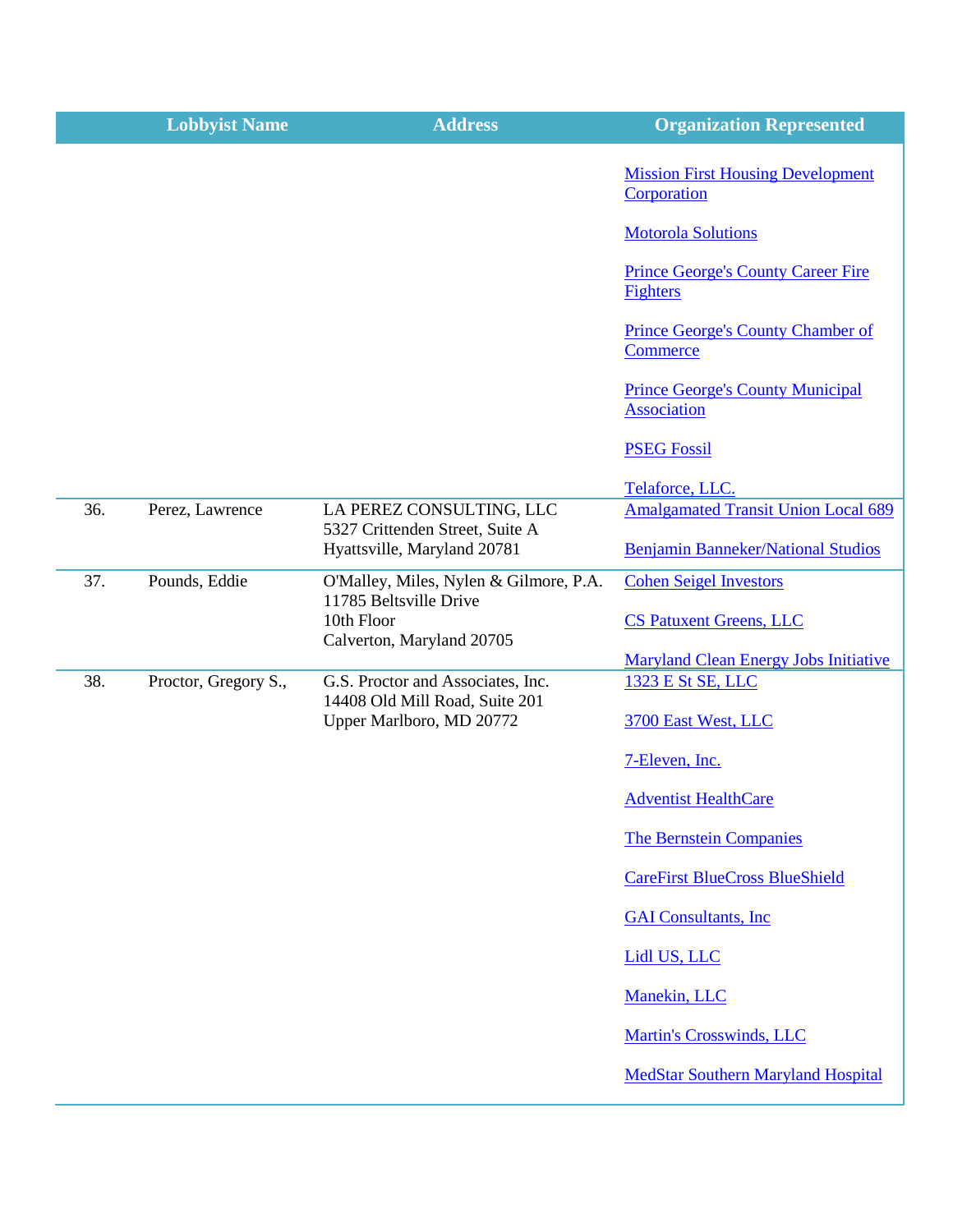|     | <b>Lobbyist Name</b> | <b>Address</b>                                            | <b>Organization Represented</b>                                          |
|-----|----------------------|-----------------------------------------------------------|--------------------------------------------------------------------------|
|     |                      |                                                           | <b>NAI The Michael Companies, Inc.</b>                                   |
|     |                      |                                                           | <b>Panda Power Funds</b>                                                 |
|     |                      |                                                           | <b>Passport Auto Group</b>                                               |
|     |                      |                                                           | Pepco Region - Maryland                                                  |
|     |                      |                                                           | Root 1 Manager, LLC / Behnke<br><b>Family Real Estate, LLP</b>           |
|     |                      |                                                           | <b>Royal Farms</b>                                                       |
|     |                      |                                                           | <b>Timothy Branch, LLC</b>                                               |
|     |                      |                                                           | <b>TPE Maryland Solar Land Holdings,</b><br><b>LLC</b>                   |
|     |                      |                                                           | Transdev                                                                 |
|     |                      |                                                           | <b>Velocity Capital, LLC</b>                                             |
|     |                      |                                                           | <b>Walton International Group (USA)</b> ,<br>Inc. & Walton Maryland, LLC |
|     |                      |                                                           | <b>Washington Gas &amp; Light Company</b>                                |
|     |                      |                                                           | <b>Washington Suburban Sanitary</b><br>Commission                        |
| 39. | Rice, Keenan         | Municap                                                   | <b>Bozzuto Development Company</b>                                       |
|     |                      | 8965 Guilford Road, Suite 210<br>Columbia, Maryland 21046 | Capital Center LLC, RPAI US<br><b>Management LLC</b>                     |
|     |                      |                                                           | <b>Karington</b> , LLC                                                   |
|     |                      |                                                           | Neighborhood Development Co. (Mt.<br><b>Rainier</b> )                    |
|     |                      |                                                           | <b>Patuxent Companies</b>                                                |
|     |                      |                                                           | <b>PNGS Management Company</b>                                           |
|     |                      |                                                           | <b>Velocity Capital, LLC</b>                                             |
|     |                      |                                                           | <b>Walton Development &amp; Management</b><br>(USA), Inc. (Westphalia)   |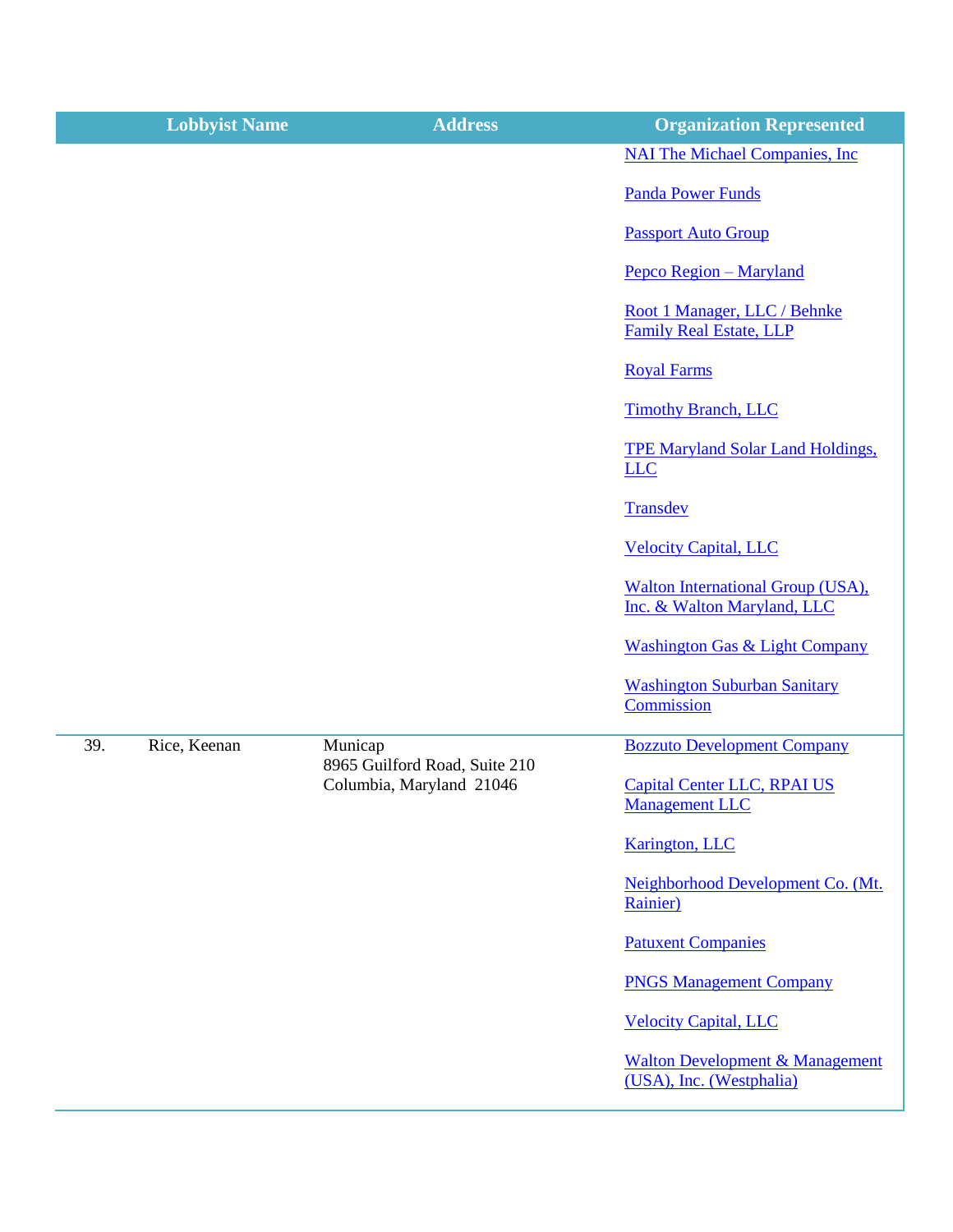|     | <b>Lobbyist Name</b>  | <b>Address</b>                                                                            | <b>Organization Represented</b>                        |
|-----|-----------------------|-------------------------------------------------------------------------------------------|--------------------------------------------------------|
|     |                       |                                                                                           | <b>West Hyattsville Property Co. LLC</b>               |
|     |                       |                                                                                           | Westfield, LLC (Konterra Project)                      |
| 40. | Rivera, Norman        | Law Offices of Norman D. Rivera, LLC                                                      | <b>Glenn Dale Golf Club</b>                            |
|     |                       | 17251 Melford Blvd Ste. 200<br>Bowie, MD 20715                                            | Mid-Atlantic Realty Partners, LLC                      |
|     |                       |                                                                                           | <b>St. Paul CDC</b>                                    |
| 41. | Rodgers, Beatrice     | 10001 Derekwood Lane, Suite 110<br>Lanham, Maryland 20706                                 | <b>Resource Connections for PG Provider</b><br>Council |
| 42. | Rozner, Joel          | 225 Duke Gloucester st                                                                    | <b>Century Engineering</b>                             |
|     |                       | Annapolis, Maryland 21401                                                                 | <b>Children's National Health System</b>               |
|     |                       |                                                                                           | Optotraffic                                            |
|     |                       |                                                                                           | <b>Walton Development and</b>                          |
|     |                       |                                                                                           | Management, Inc.                                       |
|     |                       |                                                                                           | <b>Waste Management of Maryland</b>                    |
| 43. | Shipp, William        | O'Malley, Miles, Nylen & Gilmore, P.A.<br>11785 Beltsville Drive                          | <b>Cohen Seigel Investors</b>                          |
|     |                       | 10th Floor                                                                                | <b>CS Patuxent Greens, LLC</b>                         |
|     |                       | Calverton, Maryland 20705                                                                 |                                                        |
| 44. | Silverman, Steven     | 3012 Marlow Road<br>Silver Spring, Maryland 20904                                         | A Wider Circle, Inc.                                   |
|     |                       |                                                                                           | <b>Prince George's County Volunteer Fire</b>           |
|     |                       |                                                                                           | and Rescue Association                                 |
| 45. | Thompson. Melvin      | <b>Restaurant Association of Maryland</b><br>6301 Hillside Ct<br>Columbia, Maryland 21046 | <b>Restaurant Association of Maryland</b>              |
| 46. | Tompsett, Tommy       | Harris Jones & Malone                                                                     | Associated Builders & Contractors of                   |
|     |                       | 2423 Maryland Avenue<br>Baltimore, Maryland 21218                                         | Metro Washington                                       |
|     |                       |                                                                                           | <b>Verizon Communications</b>                          |
| 47. | Tydings, Joseph       | 1825 Eye Street, NW                                                                       | Peter N. G. Schwartz Management                        |
|     |                       | Washington, DC 20006                                                                      | Company, Inc.                                          |
| 48. | Watkins, Tami         | 701 9th Street, NW<br>Washington, DC 20068                                                | Pepco Holdings, Inc.                                   |
|     |                       |                                                                                           |                                                        |
| 49. | Watson, Jr., Kerry R. | 101 MGM National Ave<br>National Harbor, Maryland 20745                                   | <b>MGM National Harbor</b>                             |
|     |                       |                                                                                           |                                                        |